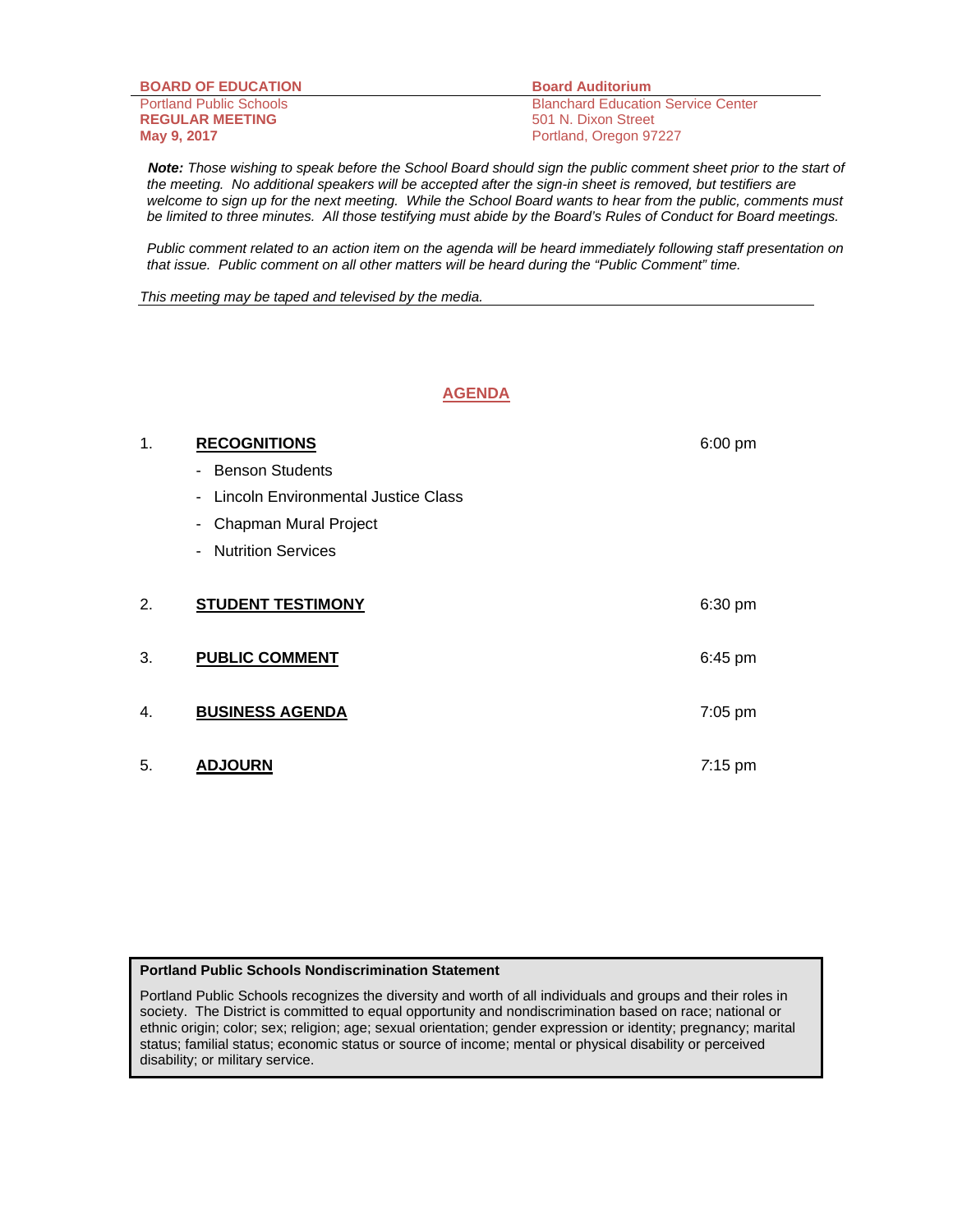

# **Board of Education Informational Report**

# **MEMORANDUM**

**Date: May 3, 2017** 

**To:** PPS Board of Education

**From: Judy Brennan, Enrollment and Transfer Director Courtney Wilton, Interim Chief Operating Officer** 

**Subject**: **Standard Inter-district Transfer Procedures for the 2017-18 School Year**

## **Summary**

Compliant with state rules adopted in 2014, the PPS Board of Directors must determine each year whether and how many resident students will be released to enroll in other districts, and whether and how many non-resident students will be accepted for enrollment in PPS schools. These decisions are separate from the annual required action regarding Open Enrollment.

For the 2017-18 School Year, the Superintendent recommends the following:

- 450 slots for non-resident students to enroll in PPS schools, with priority for students who had a legal change of residence out of the PPS district during the school year or over the summer.
- Unlimited slots for qualified PPS resident students to enroll in other districts, so long as they meet the following criteria:
	- o Students who had a legal change of residence into the PPS district during the school year or over the summer, and who wish to remain in their current district.
	- o Students who will have a sibling enrolled in their requested district next year.
	- $\circ$  Students who were enrolled in their requested districts as 11<sup>th</sup> graders in the 2016-17 school year.
	- o Note that this recommendation does not provide for transfer out of PPS for students who do not meet the above criteria, consistent with procedures approved by the PPS Board of Directors last year.

If approved by the Board on 5/9, interdistrict transfer applications will be available for families by May 19<sup>th</sup>.

# **Background**

Approximately 3% of PPS enrollment is made up of students who reside in other districts. Students attending charter, community based alternative and special schools are exempt from the standard interdistrict transfer (IDT) process, a state law most recently revised in 2015. The remaining students, including



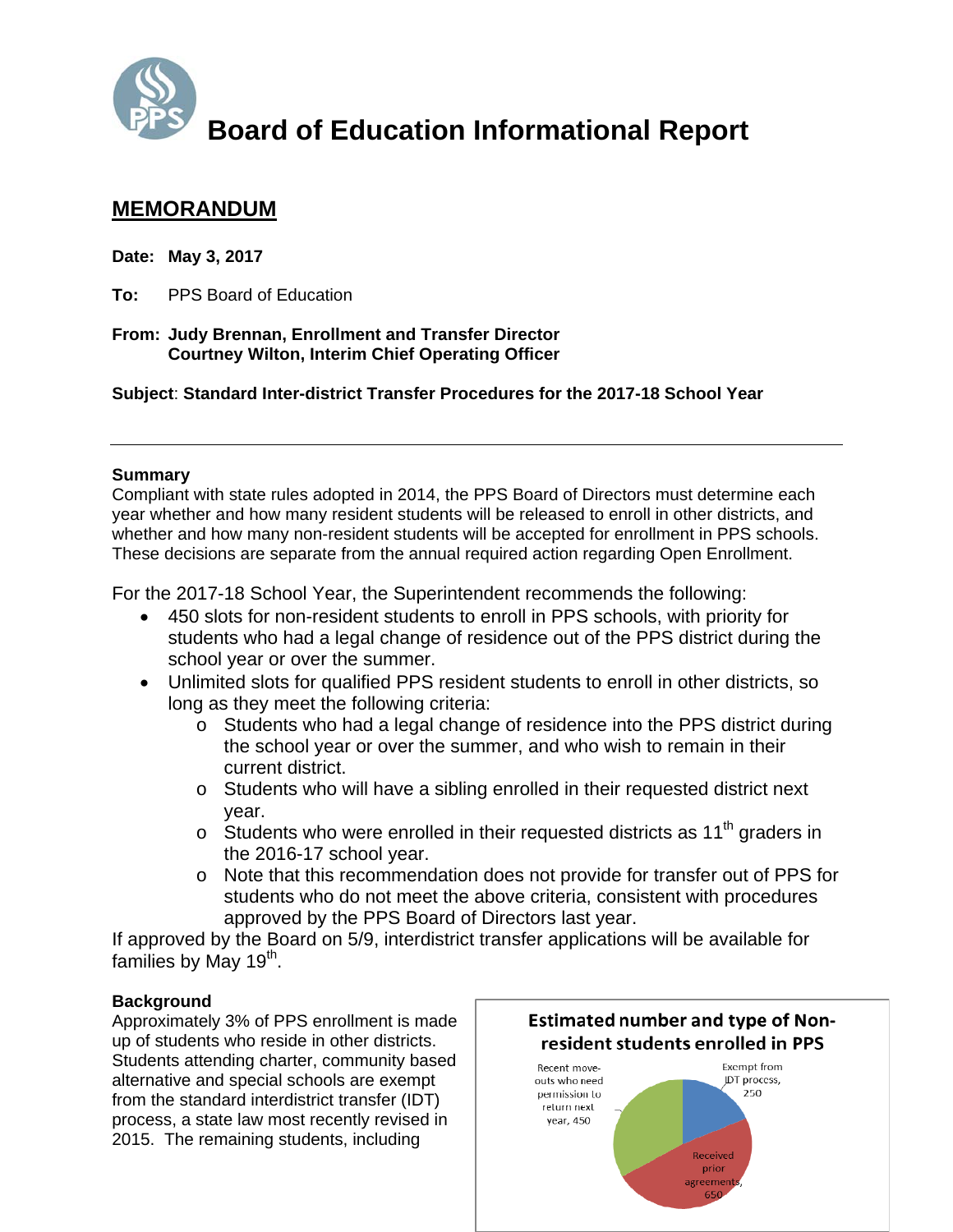those who move between districts during the school year, must receive permission from both districts in order to enroll in the requested district for the coming school year.

The IDT process is cumbersome and complex: Each district has separate forms and timelines and makes decisions based on different criteria. Furthermore, major changes to state laws have happened three out of the past five years, making it harder for districts to have common, consistent information to pass on to families. PPS has made efforts to reduce barriers to families completing the IDT process by creating automatic applications for most non-resident students who seek to remain in PPS, and by eliminating the deadline for releasing eligible PPS students to other districts.

While PPS receives more students through interdistrict transfer than we release each year, the net impact of transfers in and out of PPS differs greatly by district.



#### **Proposed 2017-18 Transfers into PPS**

We are requesting the same number of transfer slots for non-resident students as last year. We cannot know with certainty how many current non-resident students will choose to return to PPS next year, nor how many will receive permission from their resident districts. The maximum of 450 students allows us to plan for all of our current eligible students to return next year, and leaves space for new non-resident students seeking to enroll in PPS, including students interested in the Russian Dual Language Immersion Program at Kelly School.

If there are more applicants than slots, currently enrolled students and co-enrolled siblings will have priority, with random numbers used as tie-breakers where needed. Transfers approved into PPS will remain in effect through the highest grade of the current school.

#### **Proposed 2017-18 Transfers out of PPS**

In 2015, PPS set a hard limit of 50 releases out, with priority to currently enrolled students or their siblings. Several students missed our deadline and were prevented from remaining in their current schools. In 2016 we took off the limit and extended the deadline for requesting transfer. As a result, 125 were released, about twice the number that we expected would meet qualifications. The highest amount of releases went to Riverdale School District, where many PPS resident students were attending through tuition-paying agreements.

For the 2017-18 school year, we propose to revise the criteria, so that it is better aligned with Oregon Administrative Regulation 581-021-0019. Applications must be received by September 1, 2017. All releases will be valid through  $12<sup>th</sup>$  grade.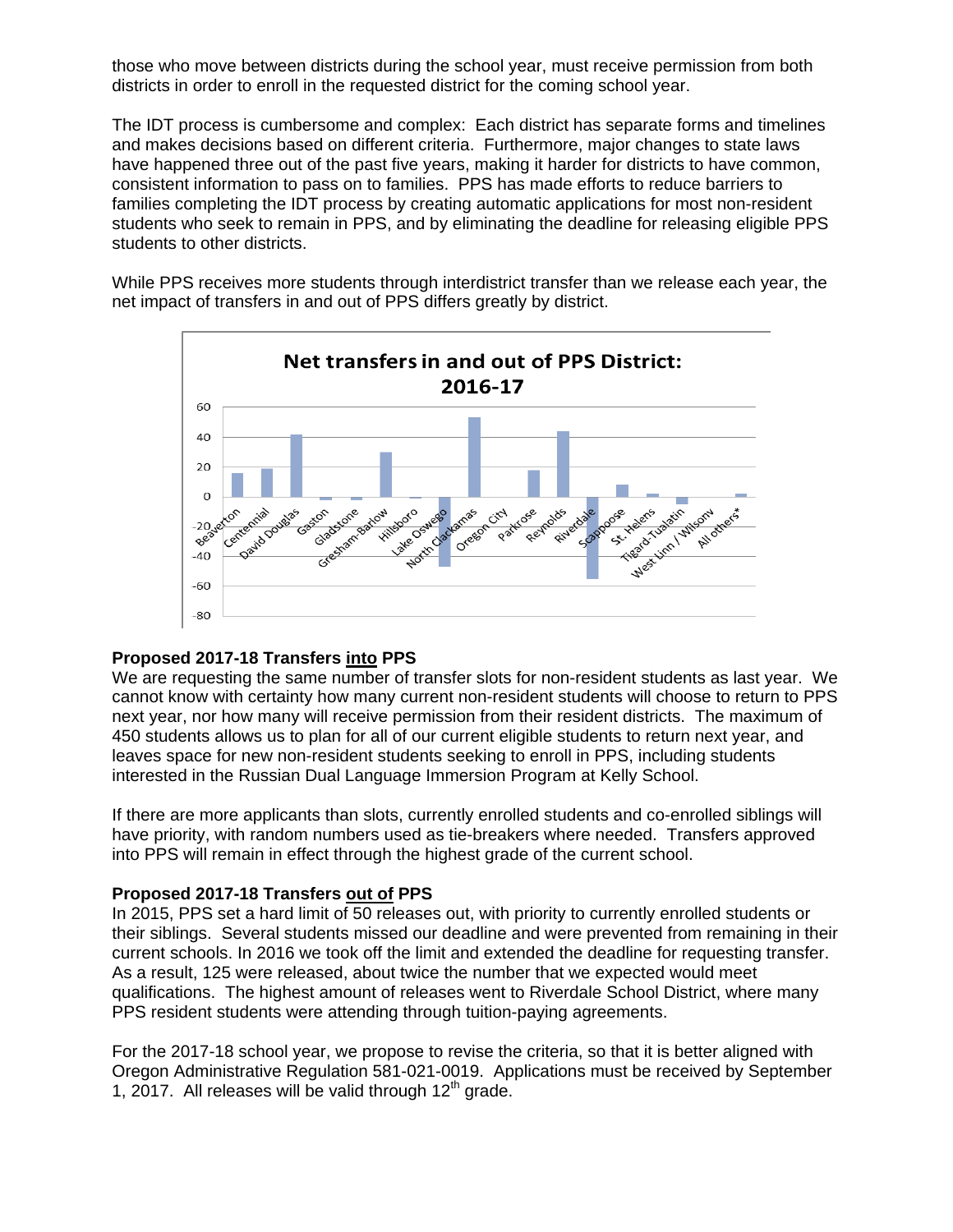| Qualifications for release from PPS 2016-17                                        | <b>PROPOSED qualifications for release from PPS</b><br>2017-18                                                                                                           |
|------------------------------------------------------------------------------------|--------------------------------------------------------------------------------------------------------------------------------------------------------------------------|
| Students who are currently enrolled in their<br>requested district                 | Students who had a legal change of residence into<br>the PPS district during the school year or over the<br>summer, and who wish to remain in their current<br>district. |
| Students who will have a sibling enrolled in their<br>requested district next year | Students who will have a sibling enrolled in their<br>requested district next year                                                                                       |
|                                                                                    | Students who were enrolled in their requested<br>districts as 11 <sup>th</sup> graders in the 2016-17 school year                                                        |

As was the case last year, there are no transfers allowed out of PPS for students who do not meet the above criteria. State law does permit exceptions to this process for students who meet emergency hardship transfer critieria, defined in OAR 581-021-0019.

Please contact me with questions or concerns: jbrennan@ pps.net, 503-916-3355

Attachment 1: Draft resolution Attachment 2: 7 year interdistrict transfer history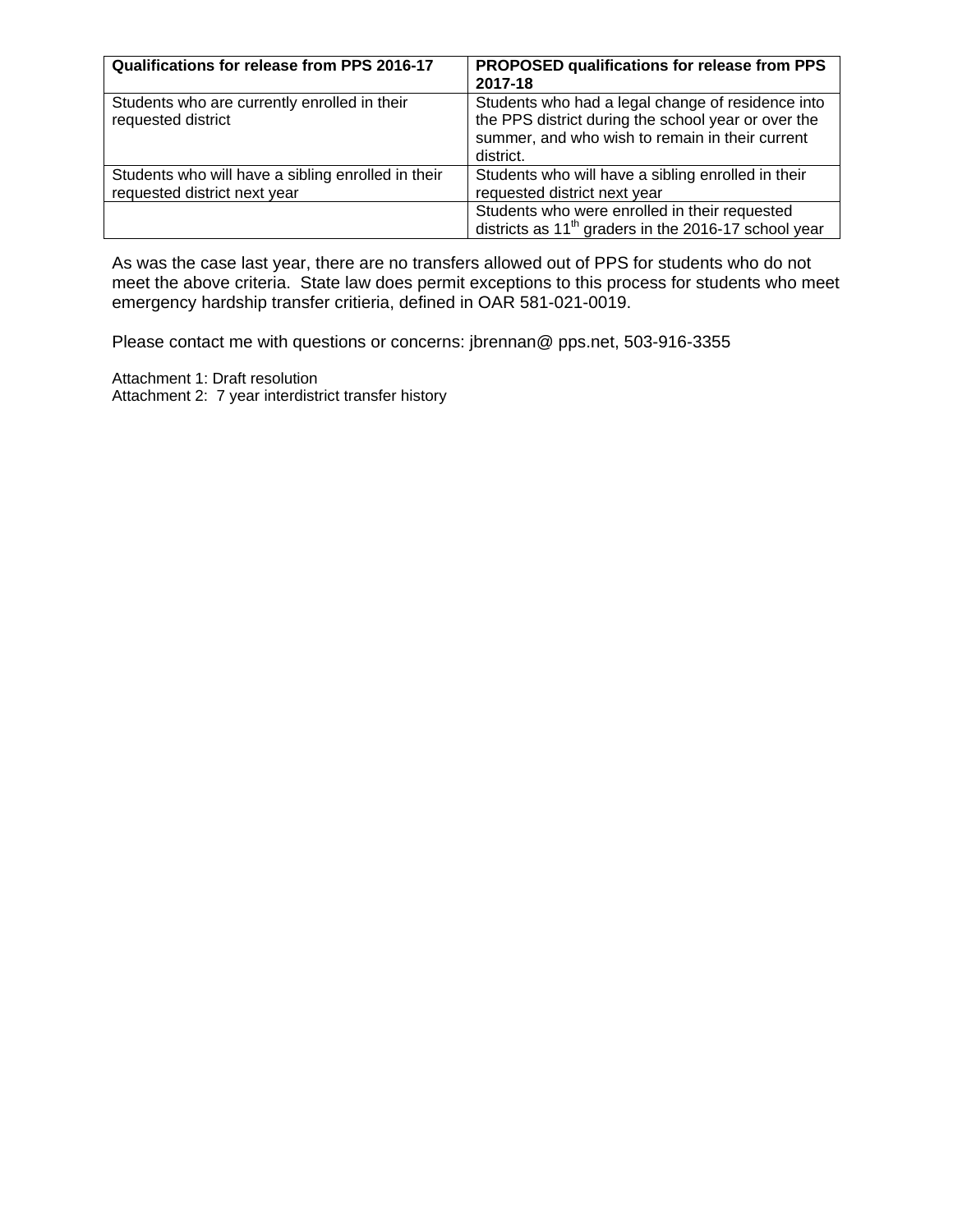## 1350 non-residents 252 Exempt from Standard IDT process

Subject to Received Recent move-outs who need permission to return next year 1100 650 450

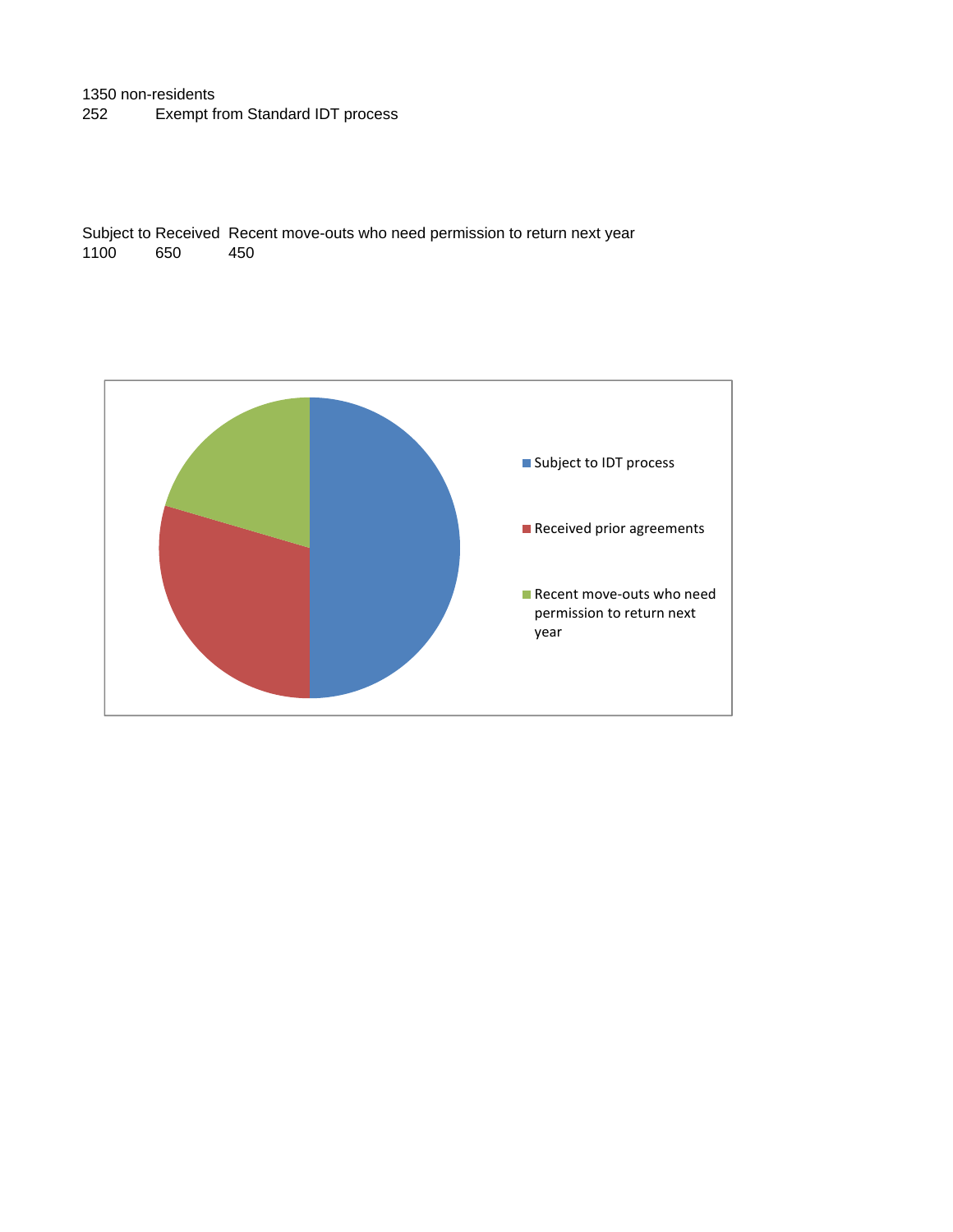## BOARD OF EDUCATION SCHOOL DISTRICT NO. 1J, MULTNOMAH COUNTY, OREGON

#### INDEX TO THE AGENDA

# May 9, 2017

Board Action<br>Number Number Page

#### Purchases, Bids, Contracts

5454 Expenditure Contracts that Exceed \$150,000 for Delegation of Authority ..................................... 3

#### Other Matters Requiring Board Approval

| 5455 |  |
|------|--|
| 5456 |  |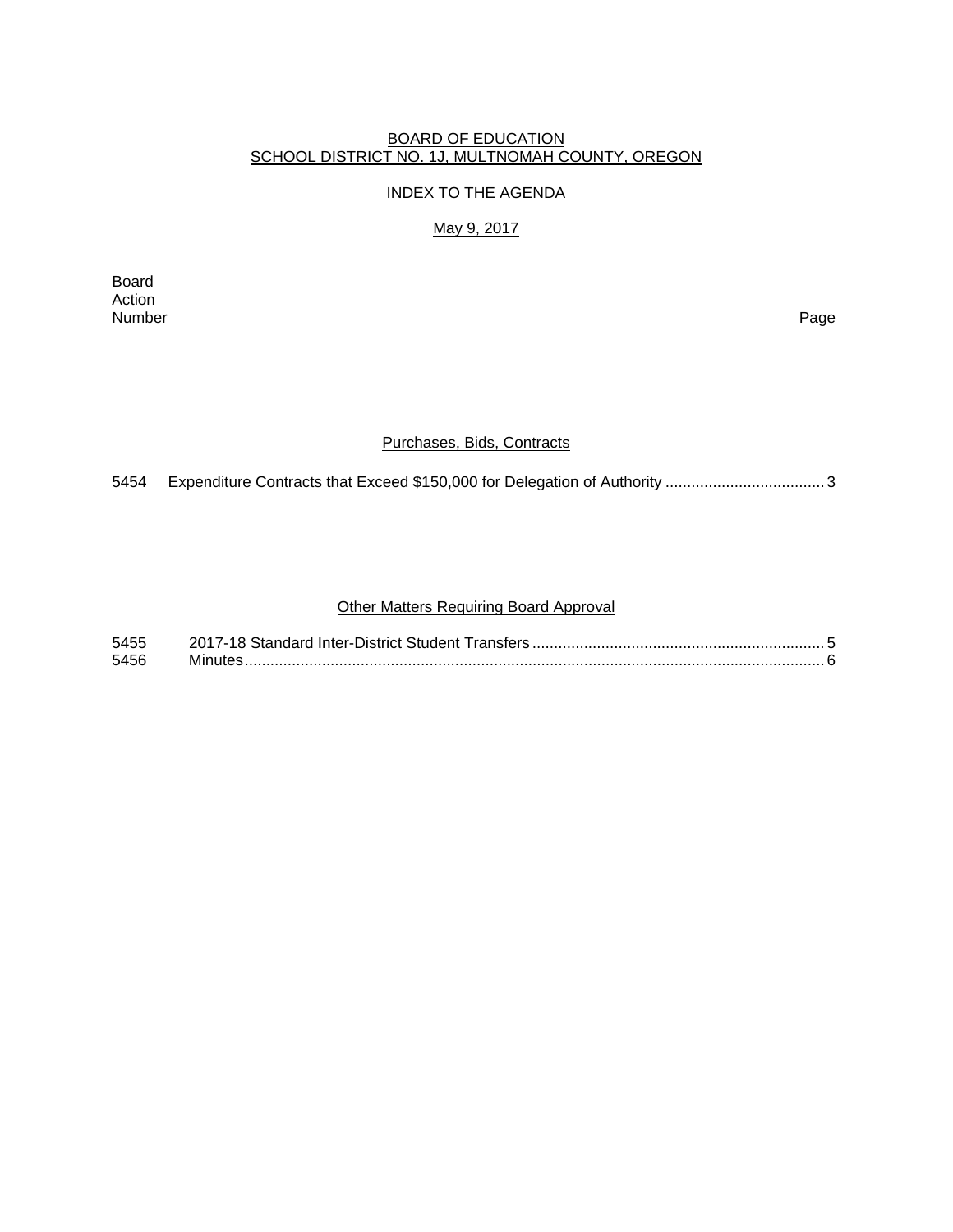# Purchases, Bids, Contracts

The Interim Superintendent RECOMMENDS adoption of the following item:

Number 5454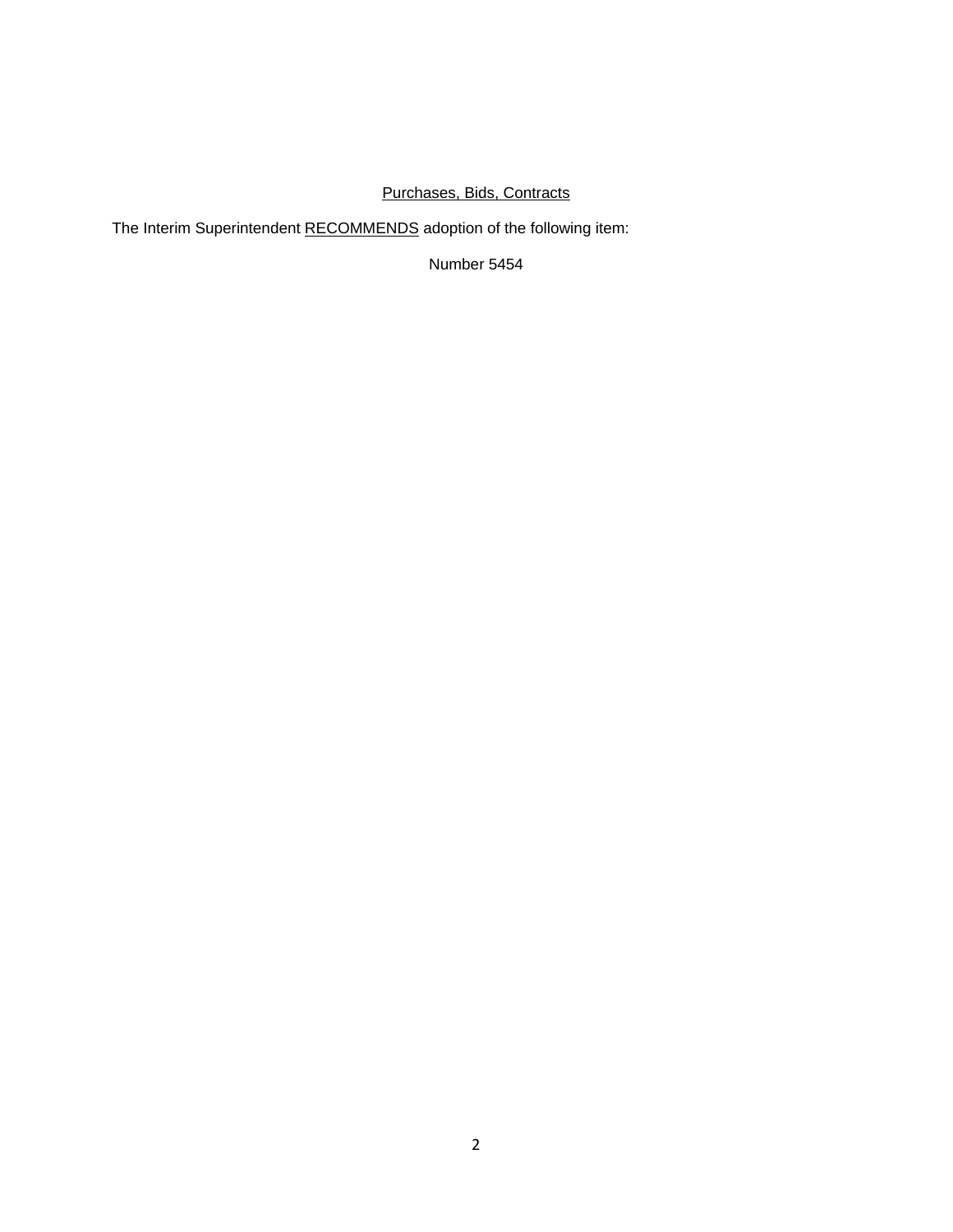#### **RESOLUTION No. 5454**

#### Expenditure Contracts that Exceed \$150,000 for Delegation of Authority

#### **RECITAL**

Portland Public Schools ("District") Public Contracting Rules PPS-45-0200 ("Authority to Approve District Contracts; Delegation of Authority to Superintendent") requires the Board of Education ("Board") enter into contracts and approve payment for products, materials, supplies, capital outlay, equipment, and services whenever the total amount exceeds \$150,000 per contract, excepting settlement or real property agreements. Contracts meeting this criterion are listed below.

#### **RESOLUTION**

The Superintendent recommends that the Board approve these contracts. The Board accepts this recommendation and by this resolution authorizes the Deputy Clerk to enter into the following agreements.

| <b>Contractor</b>                                  | Contract<br>Term                                                                           | <b>Contract Type</b>                                | <b>Description of Services</b>                                                                                                                                                                                                                      | Contract<br>Amount                                            | Responsible<br>Administrator,<br><b>Funding Source</b>                           |
|----------------------------------------------------|--------------------------------------------------------------------------------------------|-----------------------------------------------------|-----------------------------------------------------------------------------------------------------------------------------------------------------------------------------------------------------------------------------------------------------|---------------------------------------------------------------|----------------------------------------------------------------------------------|
| e-Builder Inc.                                     | 5/102017<br>through<br>3/31/2018<br>Option to<br>renew<br>annually<br>through<br>3/31/2024 | Software and<br><b>Related Services</b><br>SW 64353 | License subscription and<br>managed services for the<br>District's capital program fiscal<br>and project management<br>software in support of the 2012<br>bond programs.<br>Hardware or software<br>maintenance and/or upgrades.<br>PPS 47-0288(11) | \$152,308<br>\$1,070,308 over<br>the maximum<br>contract term | J. Vincent<br>Funds 451 & 191<br>Depts. 5511 & 5597<br>Projects DF120 &<br>F0264 |
| First Cascade Corp<br>dba: Precision 1<br>Coatings | 05/10/17<br>through<br>09/29/17                                                            | Construction<br><b>Services</b><br>C 64469          | Exterior painting of four schools<br>(Astor, Hayhurst, Atkinson and<br>Woodstock)<br>ITB-C 2017-2207                                                                                                                                                | \$550,642                                                     | C. Wilton<br><b>Fund 423</b><br>Dept. 5597<br>Project EB003                      |

#### **NEW CONTRACTS**

#### **NEW INTERGOVERNMENTAL AGREEMENTS ("IGAs")**

| <b>Contractor</b>                       | Contract<br>Term                 | <b>Contract Type</b>                        | <b>Description of Services</b>                                                                                                                                                                                           | Contract<br>Amount | Responsible<br>Administrator,<br><b>Funding Source</b> |
|-----------------------------------------|----------------------------------|---------------------------------------------|--------------------------------------------------------------------------------------------------------------------------------------------------------------------------------------------------------------------------|--------------------|--------------------------------------------------------|
| <b>Portland Community</b><br>College    | 7/1/2017<br>through<br>6/30/2018 | Intergovernmental<br>Agreement<br>IGA 64518 | Middle College Partnership<br>providing Jefferson students<br>with the opportunity to earn<br>college and high school credit<br>while still enrolled in high<br>school.                                                  | \$496,000          | O. Gilson<br><b>Fund 101</b><br>Dept. 5438             |
| Multnomah Education<br>Service District | 4/1/2017<br>through<br>6/30/2017 | Intergovernmental<br>Agreement<br>IGA 64518 | Provide the residential six day -<br>five night Outdoor School<br>Program to all school students<br>that attend including students<br>from District alternative<br>education programs and<br>special education students. | \$1,432,270        | Y. Awwad<br>Varies by usage                            |

# **AMENDMENTS TO EXISTING CONTRACTS**

No New Amendments

*Y. Awwad*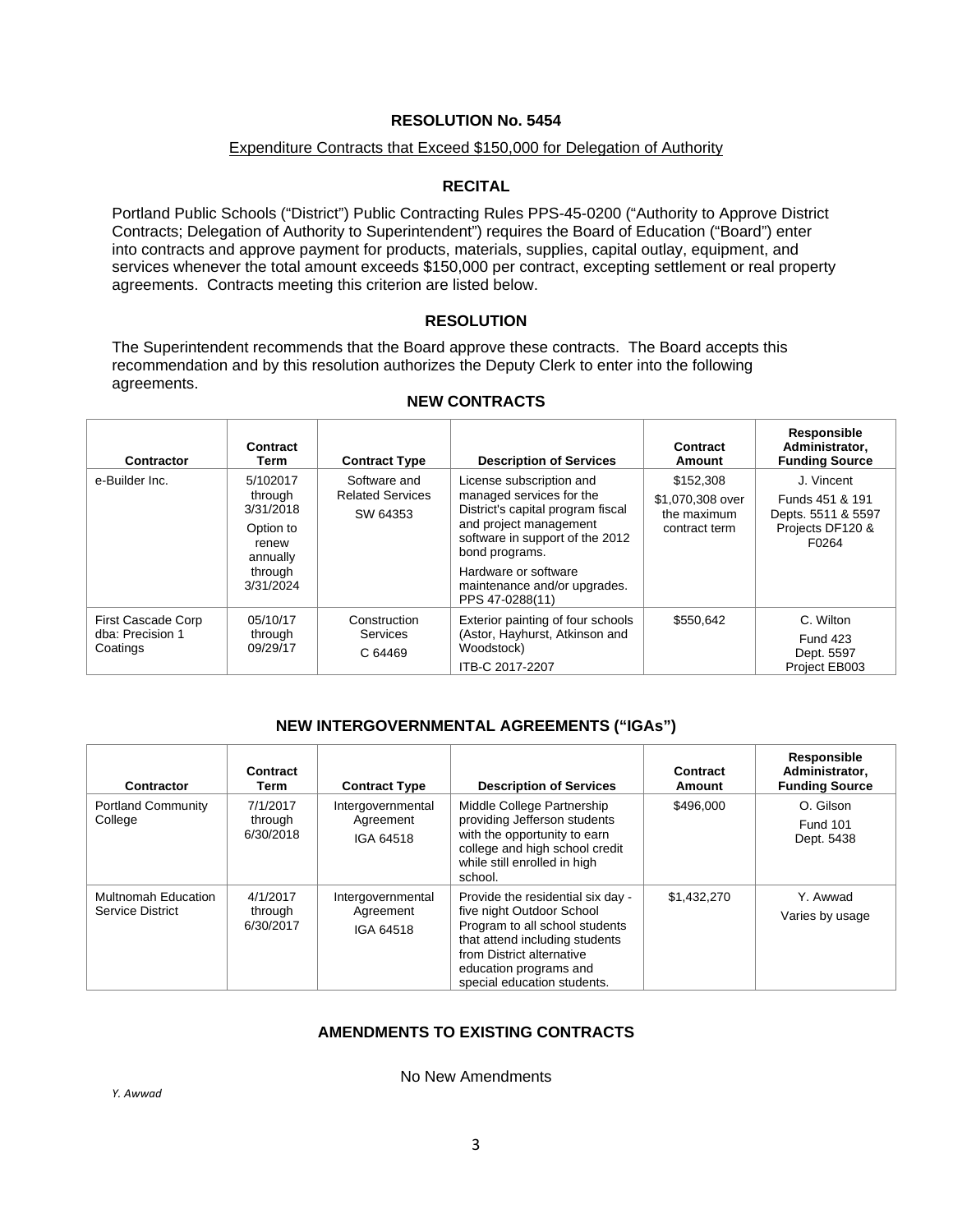# Other Matters Requiring Board Approval

The Interim Superintendent RECOMMENDS adoption of the following items:

Numbers 5455 and 5456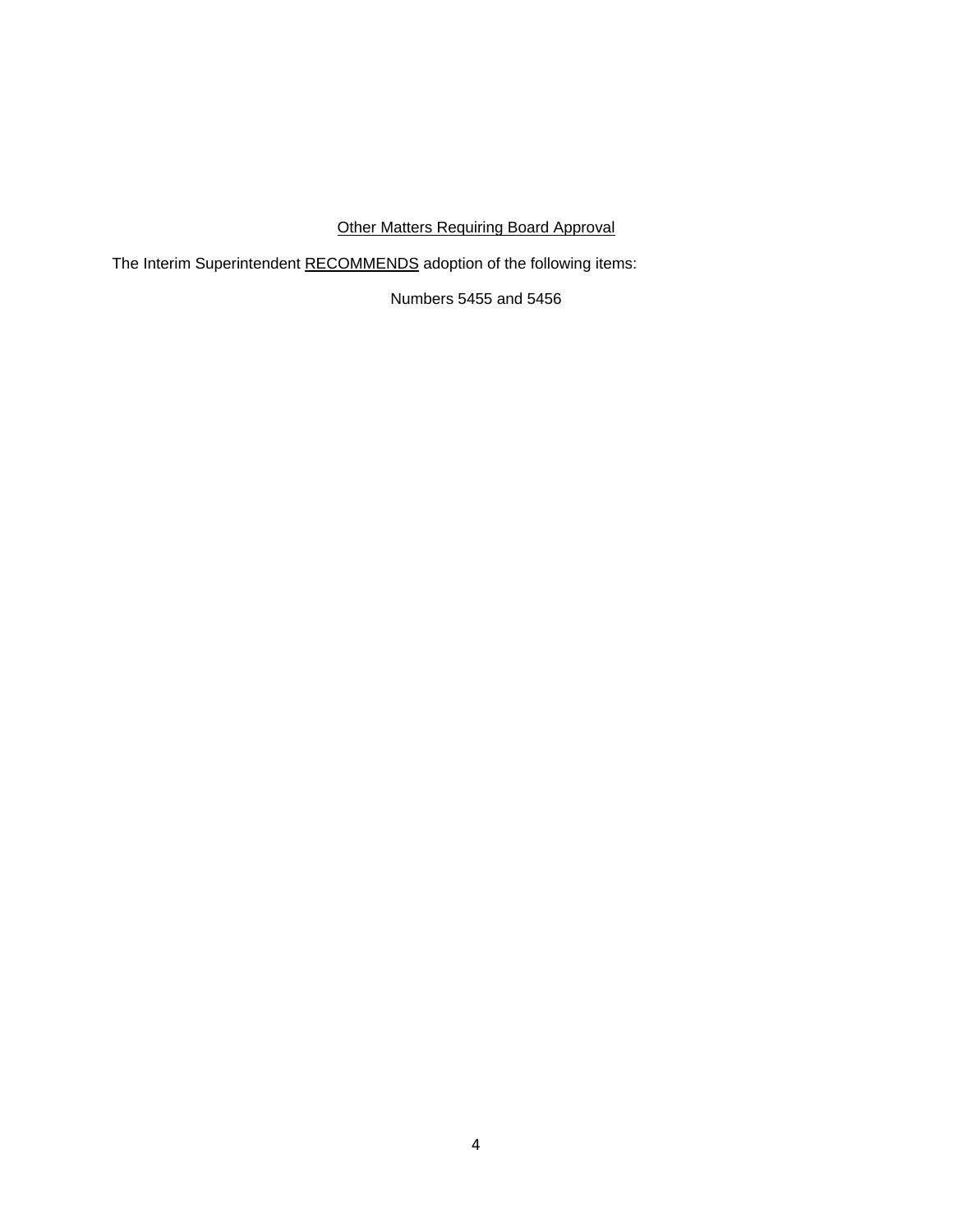#### **RESOLUTION No. 5455**

#### 2017-18 Standard Inter-District Student Transfers

#### **RECITALS**

- A. State law requires district school boards to decide each year whether to participate in the standard inter-district transfer process, including:
	- 1. The maximum number of resident students, if any, who will be released to schools in other district,
	- 2. The maximum number of non-resident students, if any, who will be accepted for enrollment in district schools,
	- 3. The priorities that will apply in a random lottery, in the event that there are more requests than maximum number of slots for releases or approvals, and
	- 4. The length of time that agreements will be in effect for non-resident students who transfer into district school.
- B. Of the nearly 1,100 non-resident students attending PPS schools this year who are subject to standard inter-district transfer rules, approximately 450 moved out of the PPS district during the school year or over the summer and will need to obtain permission from their resident districts and PPS in order to remain enrolled in 2017-18. The remaining students received permission in prior years, so do not need to seek it again.
- C. For the 2017-18 school year, Interim Superintendent McKean recommends the School Board set an initial level of 450 standard inter-district transfer slots for new approvals of non-resident students. In accordance with state law, that number may be revised at a later time so long as there are no pending applications.
- D. If there are more applicants than slots into PPS, lottery priority will be given to students who had a legal change of residence out of the PPS district during the school year or over the summer and are requesting schools where they are currently enrolled, as well as students with an older brother or sister who will attend that school next year. Random lottery numbers will be used as tie-breakers as needed.
- E. Standard inter-district lottery approvals into PPS will remain in effect through the highest grade of the approved school. Once a student reaches the highest grade, he/she will have to apply to attend a different PPS school the following year.
- F. The superintendent recommends that all resident students who meet the following criteria be released to attend schools in other districts, so long as they apply for transfer by September 1, 2017:
	- Students who had a legal change of residence into the PPS district during the school year or over the summer, and who wish to remain in their current district
	- Students who will have a sibling enrolled in their requested school next year
	- Students who were enrolled in their requested districts as 11<sup>th</sup> graders in the 2016-17 school year
	- In accordance with state law, releases to other districts remain in effect through  $12<sup>th</sup>$  grade.
	- Interim Superintendent McKean directs staff to develop timelines and procedures to assist families with successfully participating in the standard inter-district transfer request process.